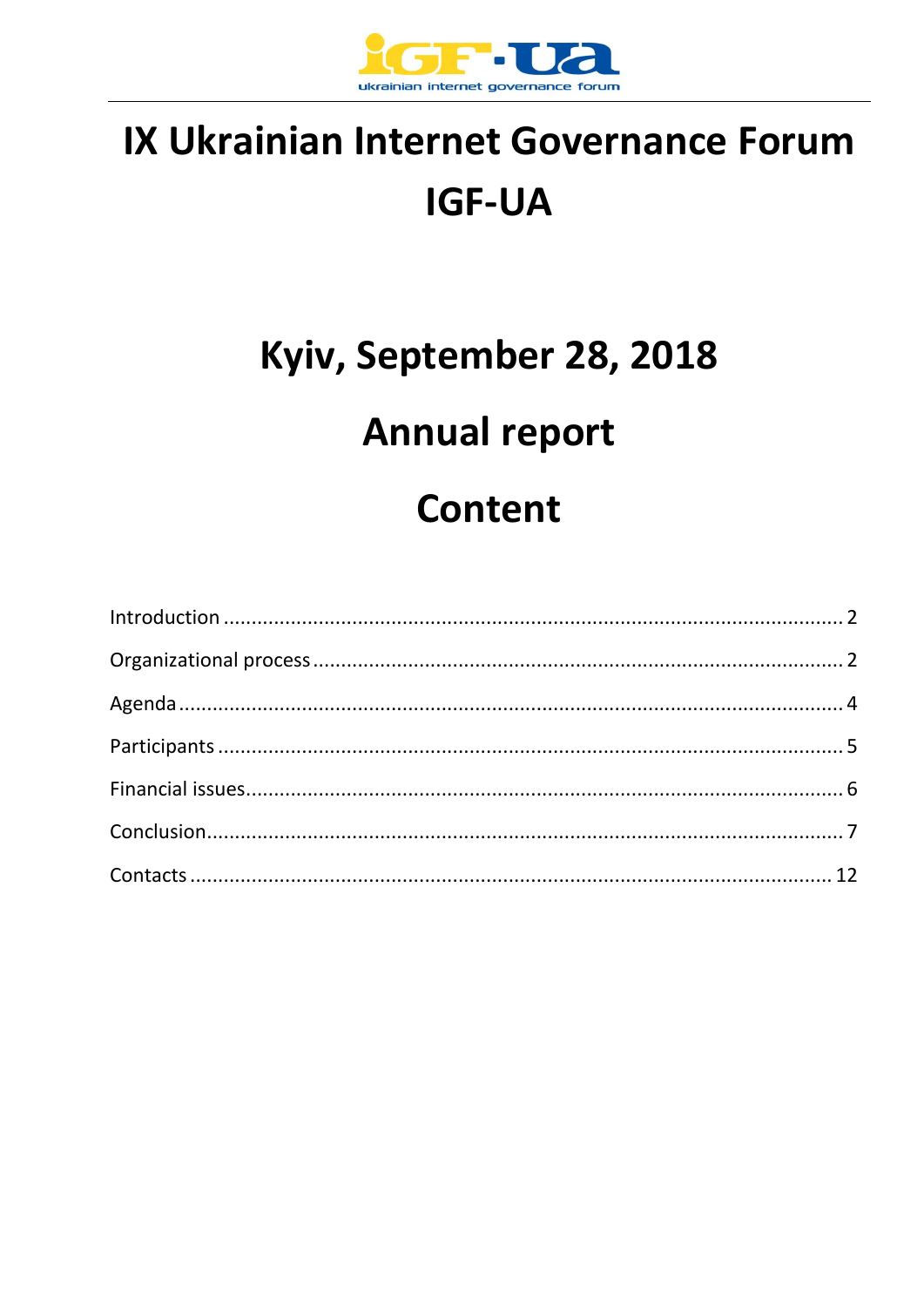

## **INTRODUCTION**

The first Ukrainian Internet Governance Forum (IGF-UA) was held in September 2010 in Kyiv. Since that time the annual IGF-UA is a continuation of the global and regional IGF as a platform to discuss the most important issues of the information society development, consolidation of efforts of state bodies, business, Internet community, professional and academic elites in order to accelerate the implementation of the IT-capabilities, creating conditions for comprehensive development of Internet technologies for the public interest. IGF-UA always gathers participants from different countries who represent international organizations, governmental agencies, non-governmental and commercial organizations in the field of ICT and media.

**The ninth Ukrainian Internet Governance Forum IGF-UA** was held on 28th September 2018 in UBI Hall (Kyiv) Business Centre within the Days of the Internet in Ukraine. The **Youth Internet Governance Forum IGF-UA** took place on September 27, 2018 at the same address.

Over 140 participants from Ukraine and other European countries attended the event, representing government agencies, international organizations, private sector, civil society, academic and technical community, and the media. A significant number of participants took part in the IGF-UA remotely.

IGF-UA continues to be an important component of the national debate about the future of the Internet in Ukraine.

## **ORGANIZATIONAL PROCESS**

The activity of the Organizing Committee is based on the "Principles regarding the conduct of the Ukrainian Internet Governance Forum IGF-UA (Protocol of intentions)". This document was developed for the implementation of the decisions of the 4th IGF-UA.

*"Principles of the Ukrainian Internet governance Forum IGF-UA (Protocol of intentions)": <http://igf-ua.org/docs/Principles.doc>*.

Members of the Internet community, who came up with a proposal on the inclusion of his/her candidacy in the Organizing Committee and agreed with the Principles concerning the conduct of the Ukrainian Internet Governance Forum IGF-UA (Protocol of intent), were elected as a member of the Organizing Committee.

The Organizing Committee consists of 22 people, balanced in representing different stakeholder groups: government agencies, international organizations, private sector, civil society, academic and technical communities.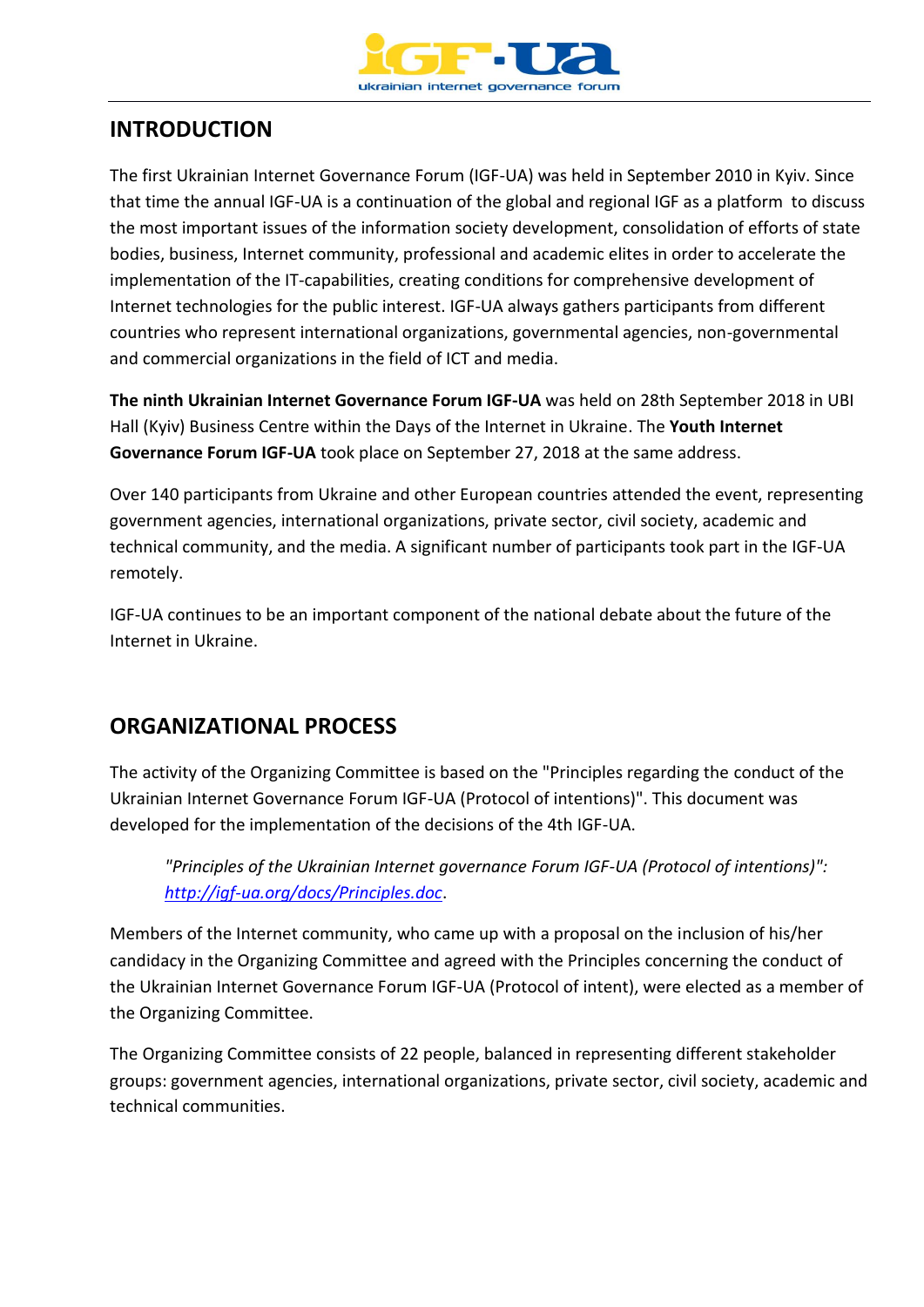

#### **The Members of IGF-UA Organizing Committee**

|                                                                         | <b>Full name</b>         | Organization                                                                                                | Stakeholder group             |  |  |
|-------------------------------------------------------------------------|--------------------------|-------------------------------------------------------------------------------------------------------------|-------------------------------|--|--|
| 1.                                                                      | <b>Baranov Oleksandr</b> | Research Institute of Computer Science and Law of                                                           | Academic and technical        |  |  |
|                                                                         |                          | National Academy of legal Sciences of Ukraine                                                               | community                     |  |  |
| 2.                                                                      | Dubitska Valerie         | Independent Expert                                                                                          | Civil society                 |  |  |
| 3.                                                                      | <b>Hasimov Timur</b>     | The security service of Ukraine                                                                             | Government organizations      |  |  |
| 4.                                                                      | Husiev Oleh              | The Commission on science and information                                                                   | Civil society                 |  |  |
|                                                                         |                          | technology                                                                                                  |                               |  |  |
| 5.                                                                      | Jokhadze Giorgi          | Cybercrime Programme Office, Council of Europe                                                              | International organization    |  |  |
| 6.                                                                      | Karhapolov Yurii         | <b>Ukrainian Internet Association</b>                                                                       | Civil society                 |  |  |
| 7.                                                                      | Kyryliuk Olga            | <b>Digital Defenders Partners</b><br>Civil society                                                          |                               |  |  |
| 8.                                                                      | Kosyk Viktoriia          | ДНУ «Інститут модернізації змісту освіти» МОН                                                               | Academic and technical        |  |  |
|                                                                         |                          | України                                                                                                     | community                     |  |  |
| 9.                                                                      | Korniets Marya           | Independent Expert<br>Civil society                                                                         |                               |  |  |
| 10.                                                                     | Kokhmaniuk Dmytro        | Private sector<br>The Independent Expert                                                                    |                               |  |  |
| 11.                                                                     | Kravchenko Olesya        | Ministry of Youth and Sports                                                                                | Government organizations      |  |  |
| 12.                                                                     | Kukovsky Volodymyr       | Secretary Of The Organizing Committee                                                                       | Civil society                 |  |  |
| 13.                                                                     | Lukasevich Denis         | State Service of Special Communication and<br>Government organizations<br>Information Protection of Ukraine |                               |  |  |
|                                                                         | 14. Moroz Vitaliy        | Civil society<br><b>Internews Ukraine</b>                                                                   |                               |  |  |
| 15.                                                                     | Nabok Andrii             | The state Agency for e-governance of Ukraine<br>Government organizations                                    |                               |  |  |
| 16.                                                                     | Soltanovskyi Vitalii     | The security service of Ukraine<br>Government organizations                                                 |                               |  |  |
| 17.                                                                     | Paziuk Andrii            | Institute of international relations of KNU of Taras                                                        | Academic and technical        |  |  |
|                                                                         |                          | Shevchenko                                                                                                  | community                     |  |  |
| 18.                                                                     | Pietukhov Ivan           | Ukrainian League Of Industrialists And Entrepreneurs                                                        | Civil society/ Private sector |  |  |
|                                                                         | 19. Prykhodko Oksana     | European Media Platform                                                                                     | Civil society                 |  |  |
|                                                                         | 20. Tkachenko Svitlana   | Private sector<br>Hostmaster                                                                                |                               |  |  |
| 21.                                                                     | Chernykh Olena           | Civil society<br><b>Better Internet Centre</b>                                                              |                               |  |  |
| 22.                                                                     | Chulivska Iryna          | Digital Security Lab                                                                                        | Civil society                 |  |  |
| <b>Private Sector</b><br><b>Civil Society</b><br>18%<br>41%             |                          |                                                                                                             |                               |  |  |
| Intergovernmen<br><b>Academic and</b><br><b>Technical</b><br>Government |                          |                                                                                                             |                               |  |  |
|                                                                         | 23%                      | <b>Communities</b>                                                                                          |                               |  |  |
|                                                                         |                          | 14%                                                                                                         |                               |  |  |

#### **Pic.1. Participation of representatives in the IGF-UA Organizing Committee of various stakeholder groups**

At the 5th IGF-UA, held in October 2014, it was decided to carry out the activities of the Organizing Committee of IGF-UA on a regular basis. In order to implement this decision, the Organizing Committee was performing work not only during the immediate preparations for the IGF, but throughout the period between the 8th and 9th IGF-UA.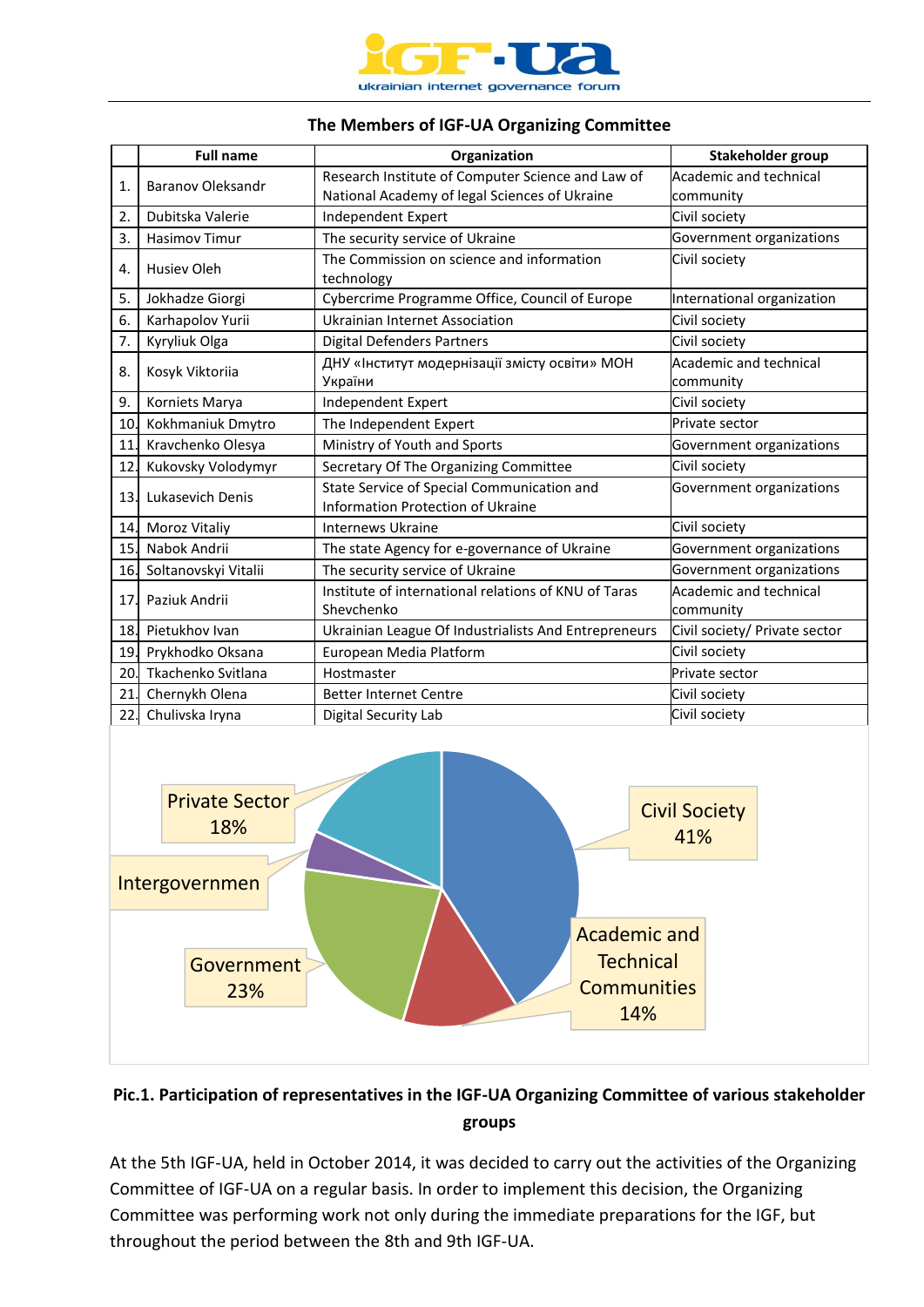

There were six meetings of the Organizing Committee – 24.11.2017, 15.03.2018, 23.05.2018, 22.06.2018, 01.08.2018 and 06.09.2018 (protocols of meetings in Ukrainian – [http://igf-ua.org\)](http://igf-ua.org/).

Co-organizers of IX IGF-UA, according to the decision of the Organizing Committee, became: Ukrainian Internet Association (INAU), Commission for Science and IT of the Ukrainian League Of Industrialists And Entrepreneurs, RIPE Network Coordination Centre, ISOC (Internet Society), IGF Supporting Association (IGFSA), NGO "Internews-Ukraine", Internet Corporation for Assigned Names and Numbers (ICANN).

IX IGF-UA was supported by Parliamentary Committee on Informatization and Communications of Ukraine, Cybercrime Programme Office (Council of Europe), iNGO «European Media Platform» and "Better Internet Centre".

Thus, among the organizers there is a balanced representation of different stakeholder groups:

• Civil society / Private sector (Ukrainian Internet Association, Commission for Science and IT of the Ukrainian League Of Industrialists And Entrepreneurs);

• Civil society (NGO "Internews-Ukraine", NGO "European Media Platform"), "Better Internet Centre";

• Private sector (RIPE Network Coordination Centre);

• Governmental bodies (Parliamentary Committee on Informatization and Communications of Ukraine);

• International organizations (ISOC, IGF Support Association, ICANN, Cybercrime Programme Office (Council of Europe))

### **AGENDA**

The main purpose of IGF-UA is the development of Internet governance in Ukraine through multistakeholder dialogue and promoting partnerships in order to coordinate stakeholders for better and more balanced development of the Internet for the interests of the Ukrainian citizens. Based on this goal, the Organizing Committee has identified a list of the main topics for discussion at IGF-UA. They formed the basis of a number of sections for discussion and debate.

**The Plenary session** opened the Forum with welcoming words from co-organizers with their review of the Internet governance situation, as well as issues of **Freedom and Security on the Internet**.

**Section №1.1. Cybersecurity.**

**Section №1.2. Media in the age of Internet.**

**Section №2.1. Child online: security and protection.**

**Section №2.2. DNS issue**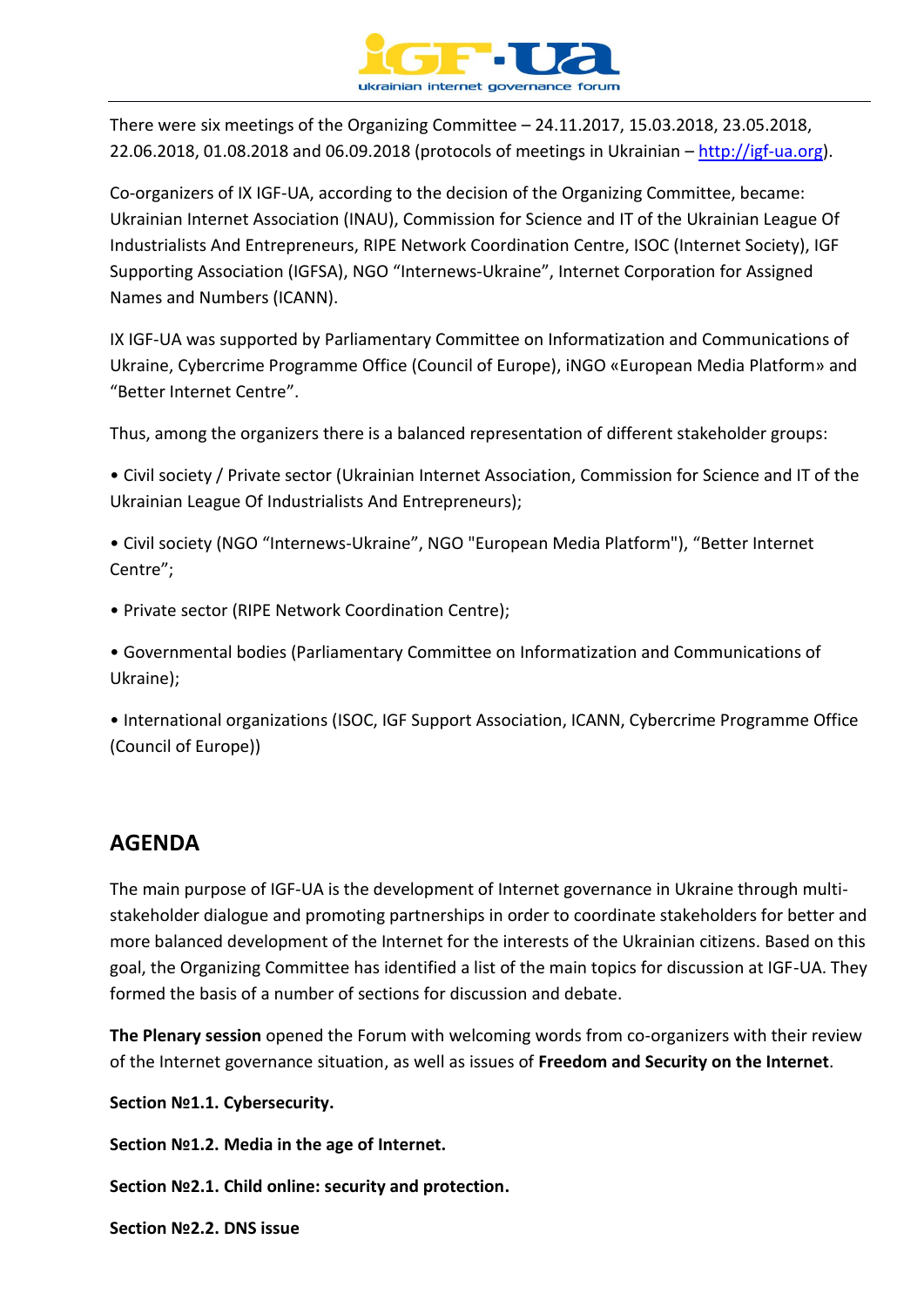

**Section №3.1. Protection of intellectual property rights in digital space.**

**Section №3.2. Ukraine and reform of european legislation on electronic communications**

**Section №4.1. Risks of current situation on internet-market.**

**Section №4.2. Digital rights protection.**

The results of the Forum were summed up **at the Final Session**. An issue of **Evolution of Internet governance system** was also discussed.

Full version of IX IGF-UA Program – [http://igf-ua.org/en/programme-igf-ua-2018.](http://igf-ua.org/en/programme-igf-ua-2018)

## **PARTICIPANTS**

More than 140 participants from all over Ukraine and other European countries participated In the 9th Ukrainian Internet Governance Forum IGF-UA, representing government agencies, international organizations, private sector, civil society, academic and technical community, media and youth.

Significant number of participants took part in the IGF-UA remotely. Participants who took part in the IGFUA remotely, had the opportunity for feedback via email.



**Pic 2. Representation of different stakeholders among participants of IGF-UA-2018**

*Full list of Participants (on-site) IGF-UA-2018 –* http://igf-ua.org/participant-2018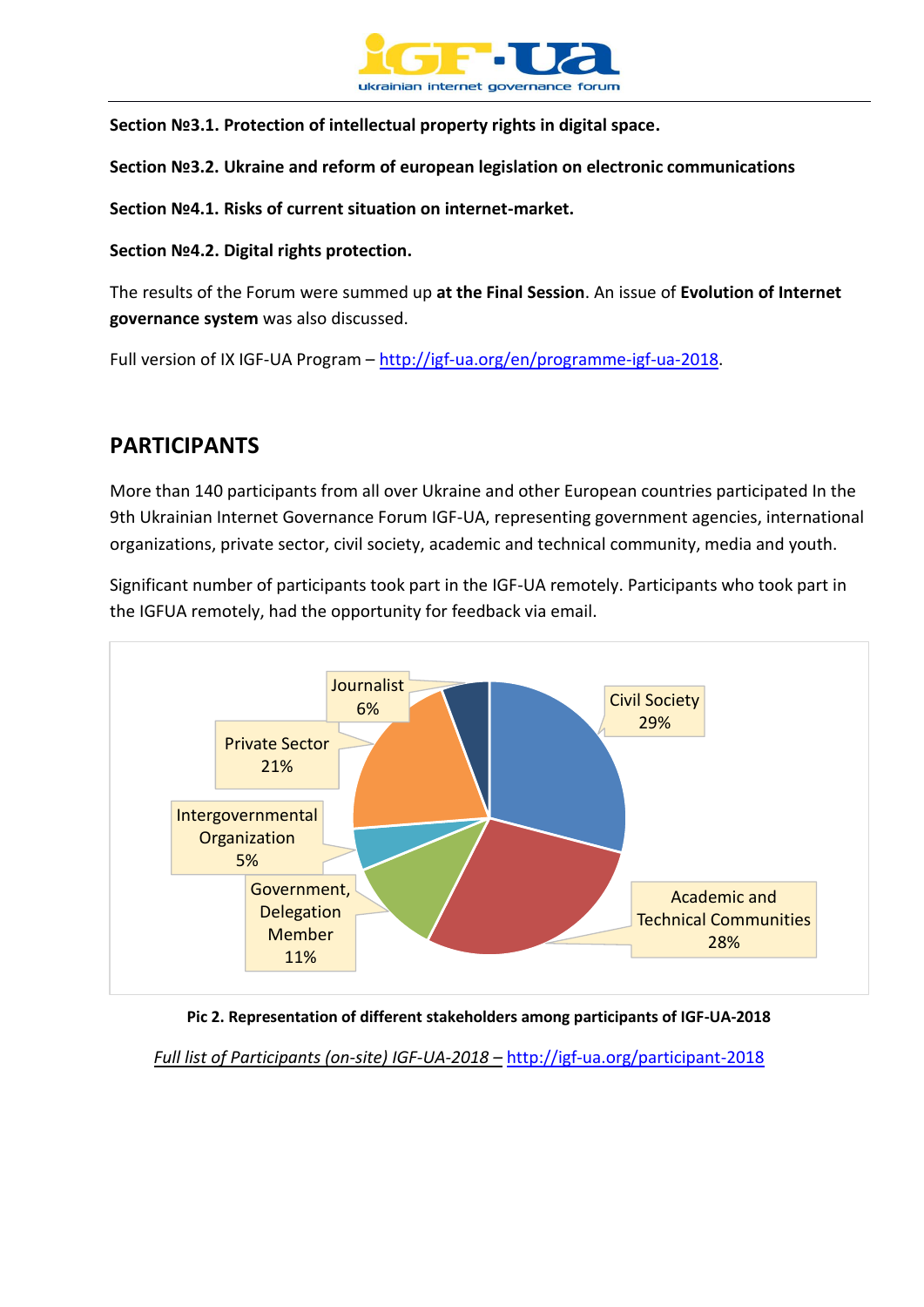

## **FINANCIAL ISSUES**

In accordance with the Principles of the Ukrainian Internet Governance Forum IGF-UA (Protocol of Intentions), IGF-UA organizers provided the necessary resources within the framework of the preparation and holding of the Forum.

The organizing committee approved a decision on 01.08.2018 regarding the formation of the common budget of IGF-UA and Youth IGF-UA within the framework of the Days of the Internet in Ukraine on September 27-28, 2018, including fund collection and expenditures.

| Organizer                                                                                                    | Provided<br>funds | <b>Spent money</b>                                                                                                                          |
|--------------------------------------------------------------------------------------------------------------|-------------------|---------------------------------------------------------------------------------------------------------------------------------------------|
| Ukrainian Internet<br>Association (INAU)                                                                     | 20 276 UAH        | 15 000 UAH - conference management services on<br>27-28.09.2018                                                                             |
|                                                                                                              |                   | 4 124 UAH – printing services (printing of programs<br>and badges)                                                                          |
|                                                                                                              |                   | 1 152 UAH - badge cords                                                                                                                     |
| Commission for<br>Science and IT of the<br>Ukrainian League Of<br><b>Industrialists And</b><br>Entrepreneurs | 20 000 UAH        | 20 000 UAH - conference management services on<br>27-28.09.2018                                                                             |
| <b>RIPE NCC</b>                                                                                              | 49 510 UAH        | 49 510 UAH - conference management services on<br>27-28.09.2018                                                                             |
| <b>ISOC</b>                                                                                                  | 69 560,7 UAH      | 21 912,32 UAH - conference management services on<br>27-28.09.2018<br>4 391,58 UAH - supporting of networking<br>113 UAH - banking services |
| <b>IGFSA</b>                                                                                                 | 55 000 UAH        | 55 000 UAH - conference management services on<br>27-28.09.2018                                                                             |
| NGO «Internews<br><b>Ukraine»</b>                                                                            | 45 000 UAH        | 45 000 UAH - conference management services on<br>27-28.09.2018                                                                             |
| <b>ICANN</b>                                                                                                 | 45 053 UAH        | 45 053 UAH - interpretation services                                                                                                        |
| Chernykh Olena                                                                                               | 1 500 UAH         | 1500 UAH - conference management services on 27-<br>28.09.2018                                                                              |
| Total                                                                                                        | 305 899,7 UAH     | 262 755,9 UAH                                                                                                                               |

Remaining funds in amount 43 143,8 UAH by the decision of the Organizing Committee from 06 Nov 2018 will be directed to holding IGF-UA events in Ukraine in 2019.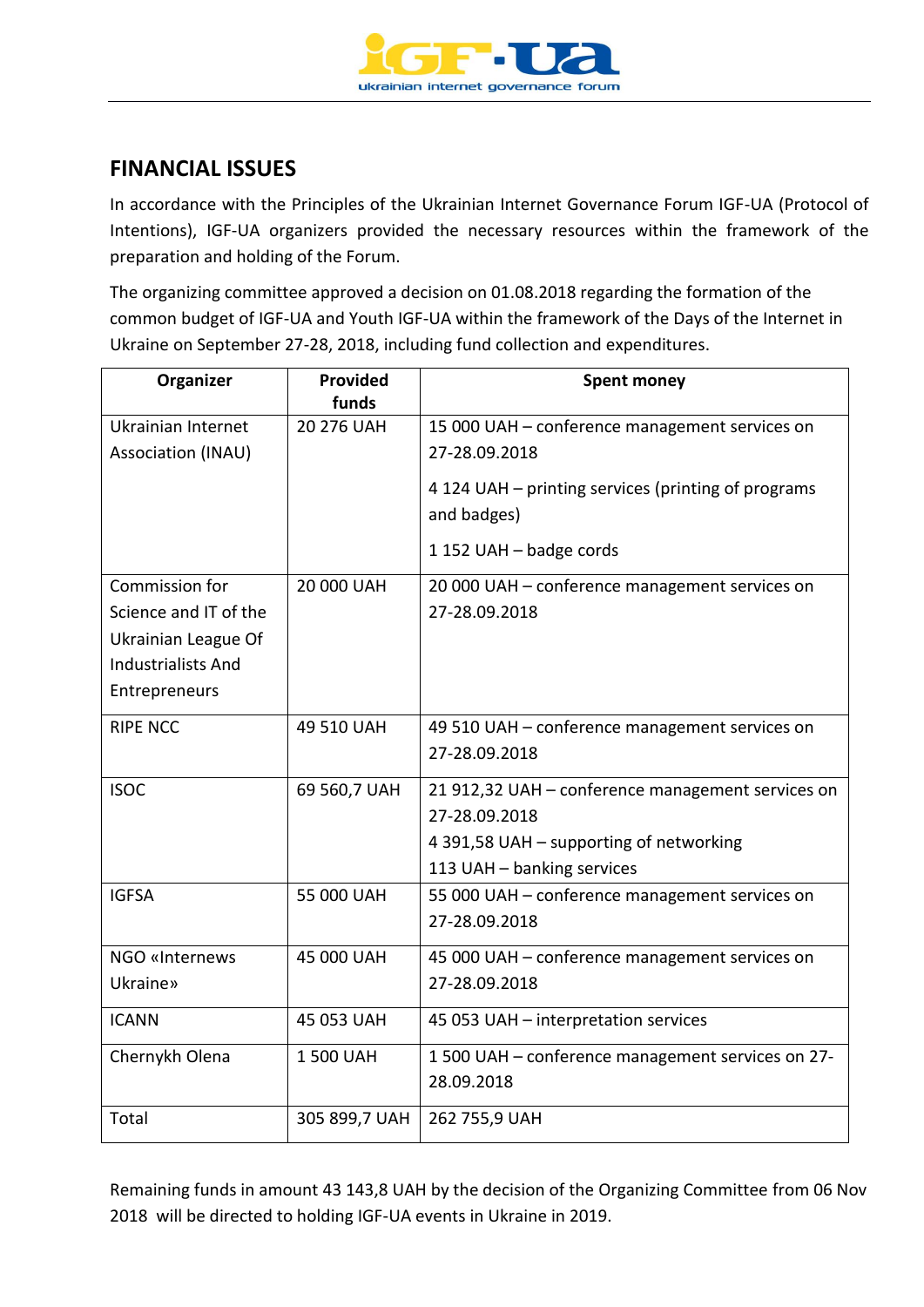

## **CONCLUSIONS**

The participants of the discussion on the topic "**CYBERSECURITY**" noted the following.

#### **1. Concerning the use of instruments to combat cyber incidents:**

- In Ukraine, the use of tools to counter cyber incidents continues to influence freedom of speech and the rights of citizens;
- Priorities of Ukraine's strategic development, especially as regards the protection of the rights, freedoms and security of citizens in the information sphere, the refusal of ideas of total information control, do not find place in a number of draft laws.

#### **2. Regarding legislative security of cybersecurity issues:**

- as in previous years, the low level of preparation of laws and the NPA of Ukraine is determined;
- issues of implementation of EU legislation on electronic communications, the Convention on cybercrime etc. continue to be hampered;
- Political ambitions of subjects of legislative initiative do not take into account national interests, which creates barriers for the implementation of already adopted plans.

#### **3. Concerning interaction with expert organizations and EU projects:**

 In spite of active interaction, public authorities do not fully use the groundworks and experience of the EU.

#### **4. Regarding the system of cyber security and cyber defense:**

- Coordination in the field of cyber security of Ukraine is insufficient and needs to be improved at all levels;
- the activities of the NSDC coordination center do not meet the requirements of the present;
- Ukraine's transition to post-anti-virus space is slowed down;
- Creation of a critical infrastructure protection system has not actually started;
- The requirements for cyber defense of critical information infrastructure objects are more aimed at removing telecommunications market actors from the possibility of providing Internet access services to the authorities.

**Conclusion:** The system of cyber defense and cyber security requires further active steps by the state in its construction.

During the section "**MEDIA IN AGE OF INTERNET**", the key discussion focused on the issue of tech journalism. The discussion has helped to identify key challenges for tech journalists:

- work of many newsrooms is built to reach a certain number of clicks, so the rule of "clickbait" applies, meaning publishing bright headlines rather than quality content;
- editors usually do not have enough human resources to cover all important topics;
- newsrooms are often guided by the interests and tastes of the audience while selecting the topics to be covered (reviews of gadgets etc.), rather than the issues of regulation of internet, etc.

At the same time, the positive factors of the work of tech journalists were the following: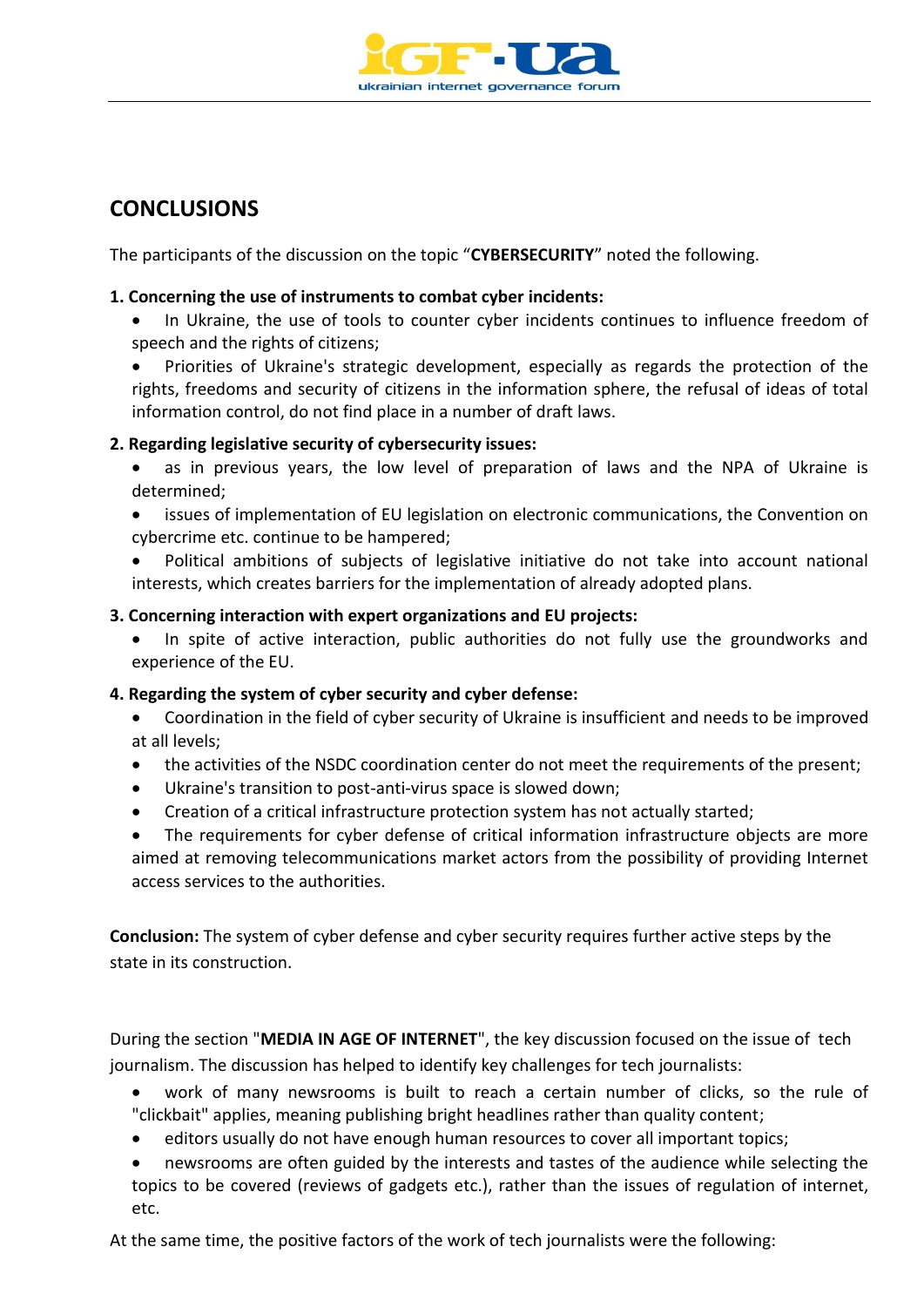

- a clear understanding of their target audience newsrooms measure who are their readers to publish news;
- Rather quality than quantity of the audience matters, including opinion leaders, MPs, CEO of large IT companies;
- attention to topics of internet freedom increases, more analytical texts are published;
- Telegram-channels on technology can be seen as journalism due to quality rewrite of the news by their admins.

A separate discussion with lawyers and journalists was held to discuss pro&contra of low level of regulations of online media in Ukrainian legislation.The disputants have not reached the consensus but admitted that free work of online media is accompanied by 1) staff is not recognized as journalists compare to traditional media, 2) staff if not accredited by government to work in conflict zone in Donbas, etc.

During the section "**CHILD ONLINE: SAFETY AND PROTECTION**" the tool menti.com was used to allow participants from all the regions of Ukraine to present their vision on the online safety and take part in the work of the section through online messaging. Thus, they proposed "to adapt the Recommendation of the Council of Europe", to review own page on social networks, to communicate with children about the online threats, to explore the results of the research in details. Specific rules for the behavior of children online and with digital devices for the preservation of physical health were suggested.

During the work of the section, the following points and outputs have been presented:

• The experience of the Institute of Modernization of the Content of Education, in particular the resources approved to be used by educational institutions working on the formation of safe online behavior of children and adolescents. Manual are accessible for educators, youth workers on the page **Security on the Internet of this institute**;

• The results of [youth surveys in Ukraine on Internet safety](https://ukraine.ureport.in/poll/1895/) from the UNICEF U-Report, which, among other, indicates on the lack of trustful communication between adolescents and their parents in Ukraine;

• The primary results of the all-Ukrainian study among adolescents on the online threats conducted by the lab of [psychology of mass communication and media education at the Institute](http://mediaosvita.org.ua/uk/)  [of Social and Political Psychology of the National Academy of Sciences of Ukraine.](http://mediaosvita.org.ua/uk/) According to these results, such risks as imposing to the unnecessary information have been reported by almost 60% of adolescents, interference with the work of a personal digital device - 57%, distribution of false information about a person - about 20%, economic losses mentioned 25% of the interviewed teenagers. It was proposed to integrate civil society's efforts for media education, to intensify a broad public debate about the system of measured sanctions for uncivilized use of the Internet, to include cybersecurity issues in the National Campaign on Counteracting Bullying in Education;

• The results of a study by a graduate of the Junior Academy of Sciences about the risks of selfharmed behavior under the influence of the Internet. It was emphasized that this type of behavior is quite popular among children as a way of underlining their personality and attracting the attention of parents and / or relatives;

• The results of the national study "Respect and security: monitoring the sites of educational [institutions",](https://betterinternetcentre.org/?p=257) according to which, among other, it was found out that almost all the sites of educational institutions in Ukraine contain personal information about children (including photos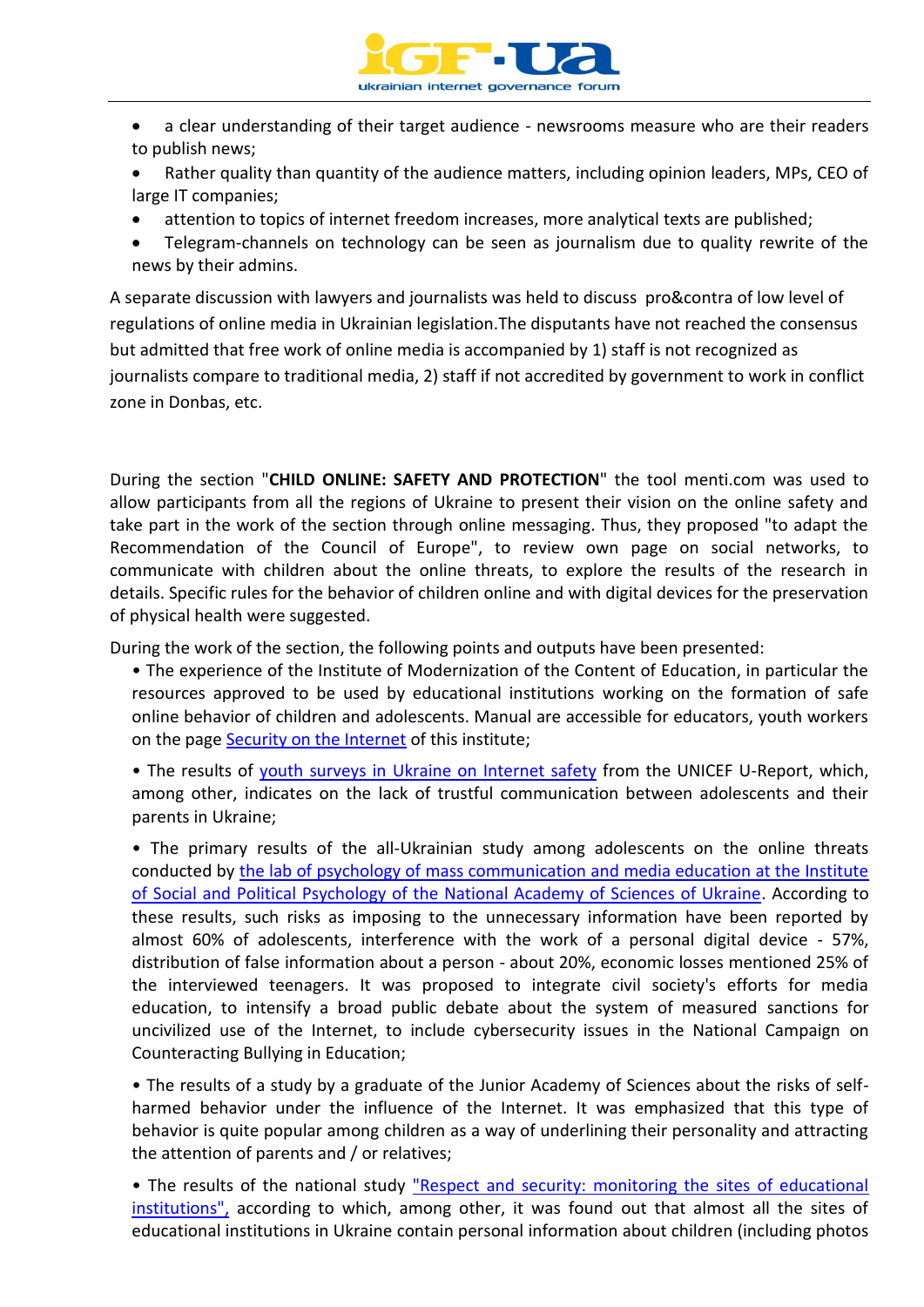

with a surname and name of a child), almost 90% of sites have unprotected connection. Recommendations have been developed and addressed for the Ministry of Education and Science of Ukraine, the Department of Cyber policies of the National Police of Ukraine, civil society, parents and legal guardians, business organizations and representatives of the ICT industry, administrations of educational institutions and scientific and pedagogical staff. The draft of the Standard on the educational institution's website has been posted for open online discussion. This draft takes into consideration the principle to respect human rights in the online space, and it was developed in line with Recommendation CM / Rec (2018) 7 of the Committee of Ministers to the member states on the Guidelines for the respect, protection and enforcement of the rights of the child in the digital environment;

• The Council of Europe's standards on content regulation in the context of the fighting online abuse of children. It was emphasized on the need of the full implementation of the Budapest and Lanzarote Conventions (in particular, the provisions on electronic evidence). The importance of 24-hour cooperation between the police of different countries has been underlined.

During the **DNS ISSUES** section, the main theme was the protection of personal data on the demands made by the GDPR in collecting and displaying data about domain name registrars.

The participants discussed the models of access to the information proposed by ICANN and possible legal conflicts with the national legislation of the countries.

The second topic that evoked discussions was the replacing DNSSEC keys in the root zone of the Internet from the 11th of October, and the concern of users and journalists about the stability and resilience of the Internet. Internet disconnection will not occur, but a small number of users may feel difficult to access the Internet.

The importance of the domain name system as an integral part of the Internet system and the need to increase its security was noted. Participants discussed the impact of macroeconomic indicators on the development of the domain industry and the use of new symbols ("emoji") in domain names.

The format of the section «**PROTECTION OF INTELLECTUAL PROPERTY IN DIGITAL SPACE**» was chosen as a discussion panel on the current problems facing the intellectual property market in Ukraine in the conditions when there is a huge amount of content in the digital space and becomes available to large number of users.

To determine the scope of application of the legislation have been considered the current state of the legislative field of Ukraine, the availability of appropriate legal opportunities to create a legal basis for the formation of principles of legal use of the intellectual

property objects in the Internet space.

The issue of basic approaches and prerequisites for the formation of user's behaviour aimed at forming the principles of legal use of

intellectual property objects in the Internet environment was

considered separately.

The discussion highlighted the problem of the current challenges in relation to non-digital obsoleted organizational and financial models that are used to protect intellectual property. The participants also recorded that the implementation of European standards for the protection of intellectual property in Ukrainian legislation is not systemic, but has a mosaic character and can lead to significant problems. The absence of a specialized body for the protection of intellectual property is also a problem.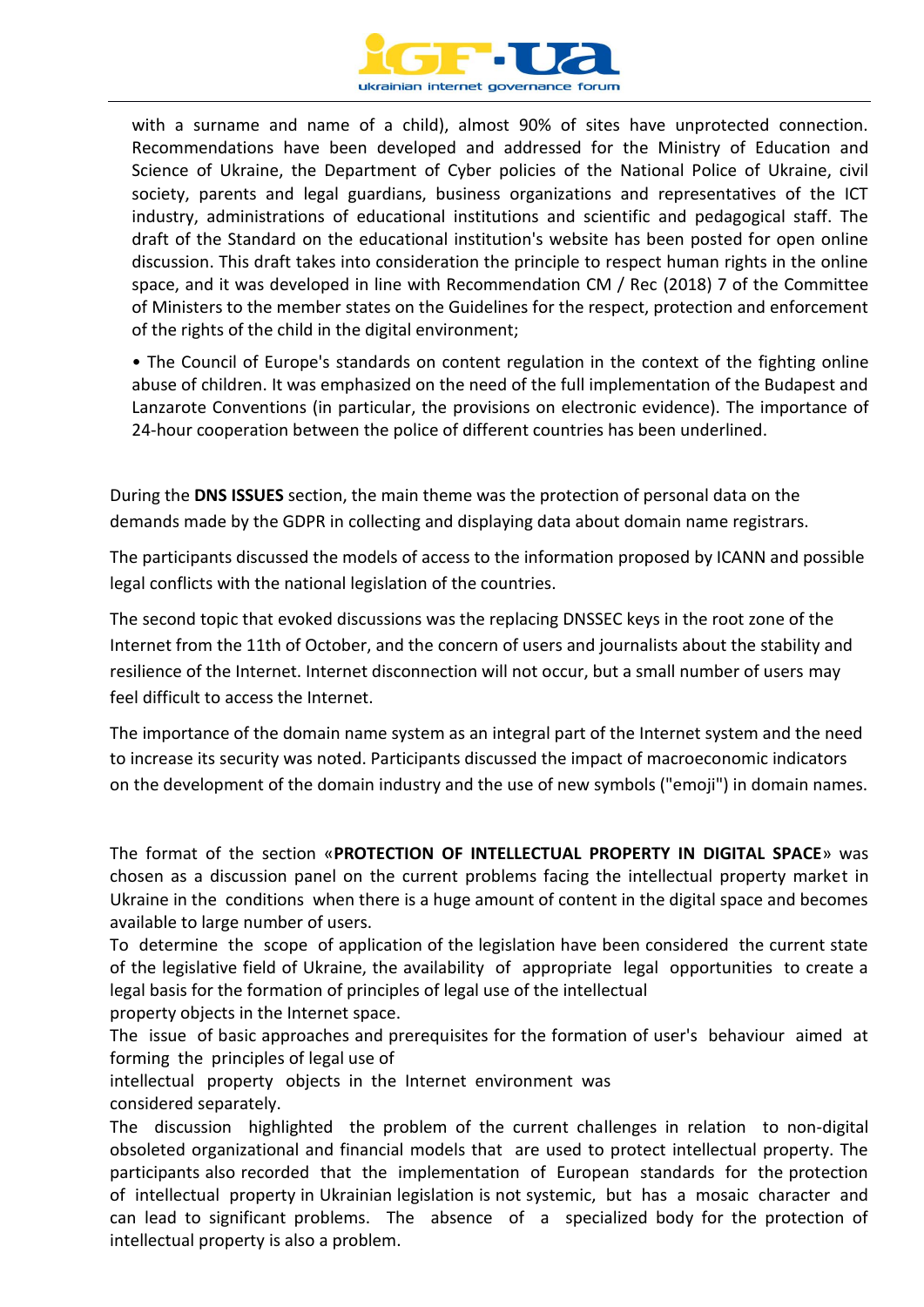

#### Section "**UKRAINE AND REFORM OF EUROPEAN LEGISLATION ON ELECTRONIC**

**COMMUNICATIONS**". For the last three years EU legislation on electronic communications witnessed revolutionary changes in the sphere of cybersecurity and personal data protection, and is expecting even more revolutionary changes after adoption of new European Electronic Communications Code. The gap between Ukrainian legislation and EU legislative standards in these spheres can be overcome only by quantum leaps in these directions – by joint efforts of all stakeholders, with open and inclusive discussion of each next step.

Governmental office of European and Euro-atlantic integration declares its readiness for such work, Ukrainian side of Civic Society Platform of EU-Ukraine Agreement on Association ensures strengthening of the role of civic society in this process, Coordination Council at Cabinet of Ministers of Ukraine on development of digital economy and society provides basis for the consolidation of all stakeholders.

It is very useful and very important to use ICANN experience of multistakeholder approach to the implementation of GDPR, as well as assistance of Council of Europe experts, who prepared draft law on implementation in full scope of CoE Convention on cybercrime for Ukraine.

During the discussion of "**RISKS OF THE MODERN SITUATION ON THE INTERNET MARKET**" problems that constitute, according to the participants, critical issues for processes related to the development of the Ukrainian Internet market were considered.

The following issues were highlighted:

- the use of dumping as a competition policy,
- influence and direct intervention of politicians in the processes of development of networks in the regions in order to achieve their goals (for example, in Teplodar town of the Odessa region),
- unresolved tasks related to net neutrality, which give rise to conflicts between content owners and operators,
- the absence of legal acts for the implementation of the provisions of the law governing access to infrastructure,
- unresolved provisions of regulations and legislation related to the expansion of the OTT services' market segment,
- the absence of a generally accepted platform on which all interested market stakeholders could be assembled.

The discussion's participants defined the current situation on the Internet market as complex, there are no final decisions yet, a complex of organizational, administrative, technical and technological conditions. All stakeholders should be included in the process.

During the section "**PROTECTION OF DIGITAL RIGHTS**" media lawyer Antonina Cherevko from IMS presented the master class on freedom vs regulation of internet in European context. The key findings for understanding the future of internet were the following:

 Internet today has a significant impact on the political and social life in the world from the US elections to the genocide in Myanmar, where social media played a major role;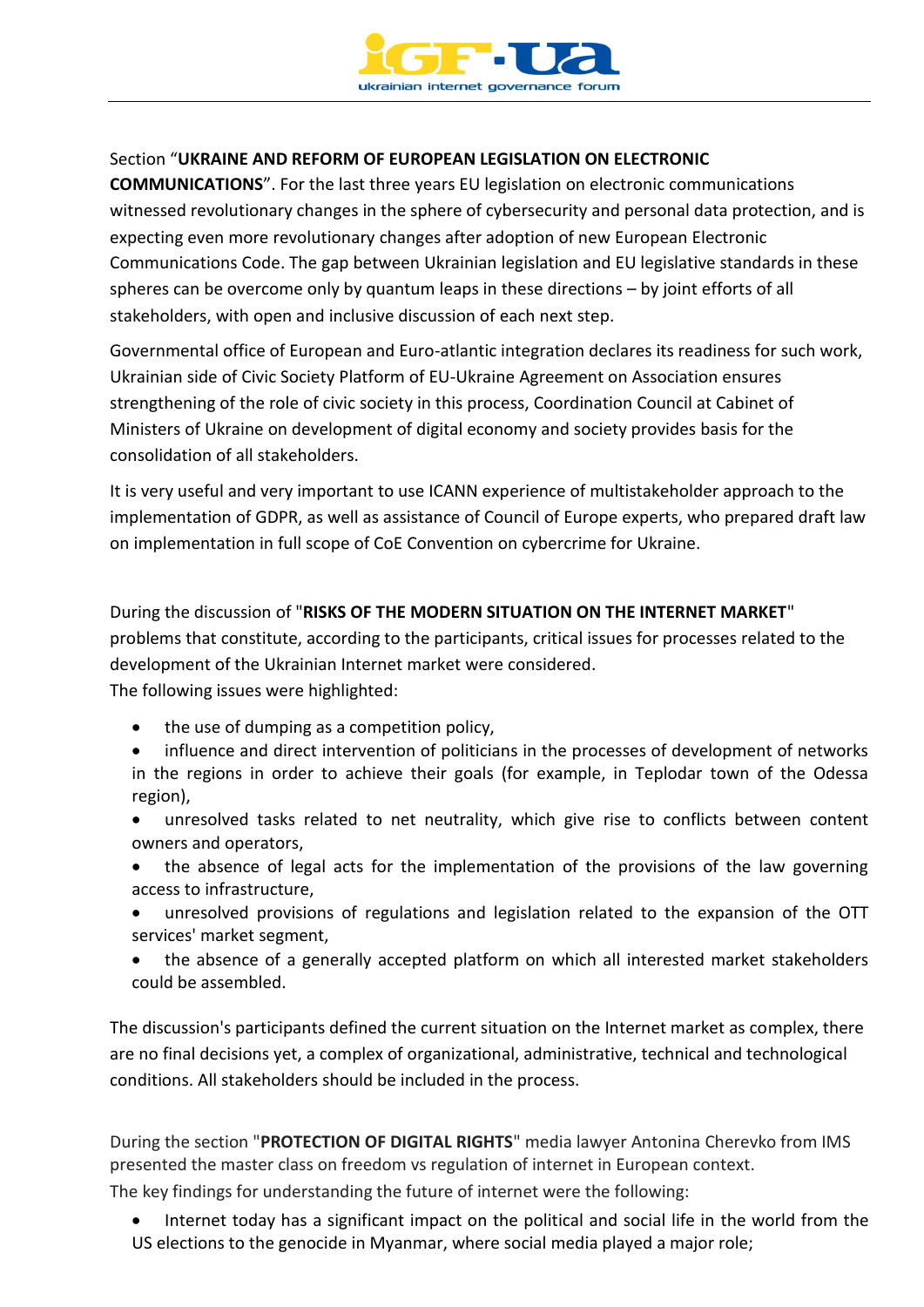

 States identify such risks related to the functioning of internet space: 1) the loss of information sovereignty, which may also lead to the loss of part of state sovereignty; 2) the gradual globalization of regulation and jurisdiction (FB rules can expand to global level); 3) expect more aggressive protection of copyright and private data;

- regulations become a global trend: from the prohibition of "language of hatred" in Germany to imprisonment for reposts in Russia (legislation of "Yarovaya package");
- Ukraine still maintains a fragile, reasonable balance between freedom and constraints in internet.

Participants of the panel discussion "How to protect the right to free Internet in Ukraine" discussed approaches to advocate free Internet, suggesting the following solutions:

- The authorities should provide clearer rules on Internet freedom, no more restrictions and prohibitions are needed. However, blocking of the sites is possible but only based on court decision;
- By restricting Internet freedom, the authorities can gain the reputation of an opponent of democracy, which is especially dangerous for politicians before the elections;
- It is necessary to cooperate with MPs, with support from civil society experts MPs will be able to offer more high-quality and democratic bills;
- The EU has a leading position in the development and implementation of internet legislation, so Ukraine should follow European practices.

The participants of the plenary session **"EVOLUTION OF THE SYSTEM OF THE INTERNET GOVERNANCE**" adopted the following conclusions:

1. The Internet requires the multistakeholder model of governance that has developed, and it was not accidental, but as a result of the evolutionary process, and which is very likely to be distributed to the whole society.

- 2. There are more options in Ukrainian for translation of the term "Internet Governance", and these options have to be discussed.
- 3. The efforts of States to regulate and control the Internet will increase as States now realize the importance of the Internet as a phenomenon; but new forms of interaction between stakeholders and states will appear and are appearing now, so we need to distribute the model of the Internet Governance to the other spheres, including the arrangement of the state (state governance).
- 4. Ukraine at the global level looks good in this respect, as the Internet Governance model on the Ukrainian Internet looks healthy, that is exactly what it should look like, and the potential in this regard is also good; but now it is necessary to realize it, in order not to lose momentum.

*Videos and presentations of IGF-UA-2018 – [http://igf-ua.org](http://igf-ua.org/)*.